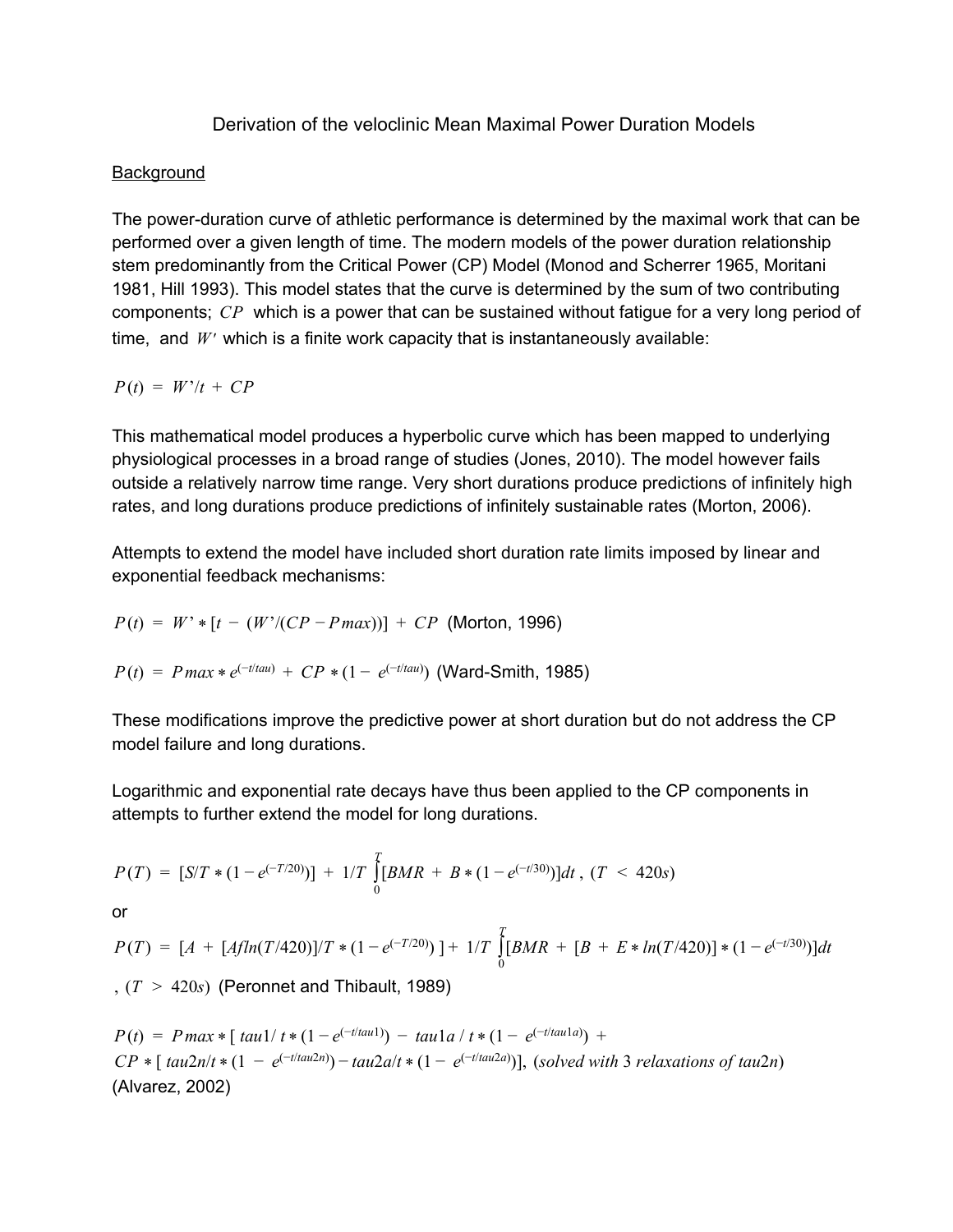These extended models allow better fits across broader ranges but at the expense of significant complexity and overreliance on apriori fixed parameters for solvability which may not generalize well for some individuals.

In practice, the original critical power model is still often favored over the extended range models. It appears that extended range does not outweigh the appeal of a simple intuitive model.

To address these pragmatic barriers new candidate models are proposed here that employ the intuitive CP concept of finite capacities with simple forms of linear and exponential feedback. These novel two component models offer extended range, minimized complexity, and intuitive parameters.

The new models are derived as follows:

First, let  $P(t)$  represent the average power at any duration  $t$  as the sum of two contributing components. Let *W*′ represent a finite capacity in joules where *W*′1 represents a low capacity fast twitch component and *W*′2 represent a high capacity slow twitch component.

$$
P(t) = W^{\prime}1/t + W^{\prime}2/t
$$

Compared to the CP model, *W*′ is conserved as *W*′1 . However, CP as an infinitely sustainable rate is replaced by a second component with a limited capacity. The repetitive structure of the model is in keeping with the goals of simplicity and intuitiveness as the capacity limited structure of the first component is carried over to the second component as well.

Next, a simple feedback can be applied to both components to reflect a rate limitation for each system. Starting with a simple linear feedback, let *tau* represent a time constant that describes the rate limitation of each component as a function of time. The final equation now becomes:

$$
P(t) = W'1/(t + tau1) + W'2/(t + tau2)
$$

This equation is the simplest mathematical description of the extended power-duration curve currently proposed.

The equation can also be rewritten in terms of maximal rates. Let *Pow* represent the maximal theoretical rate of each component so that the capacity of the component equals the maximal rate multiplied by the time constant:

 $W' = Pow * tau$ 

Substitution yields: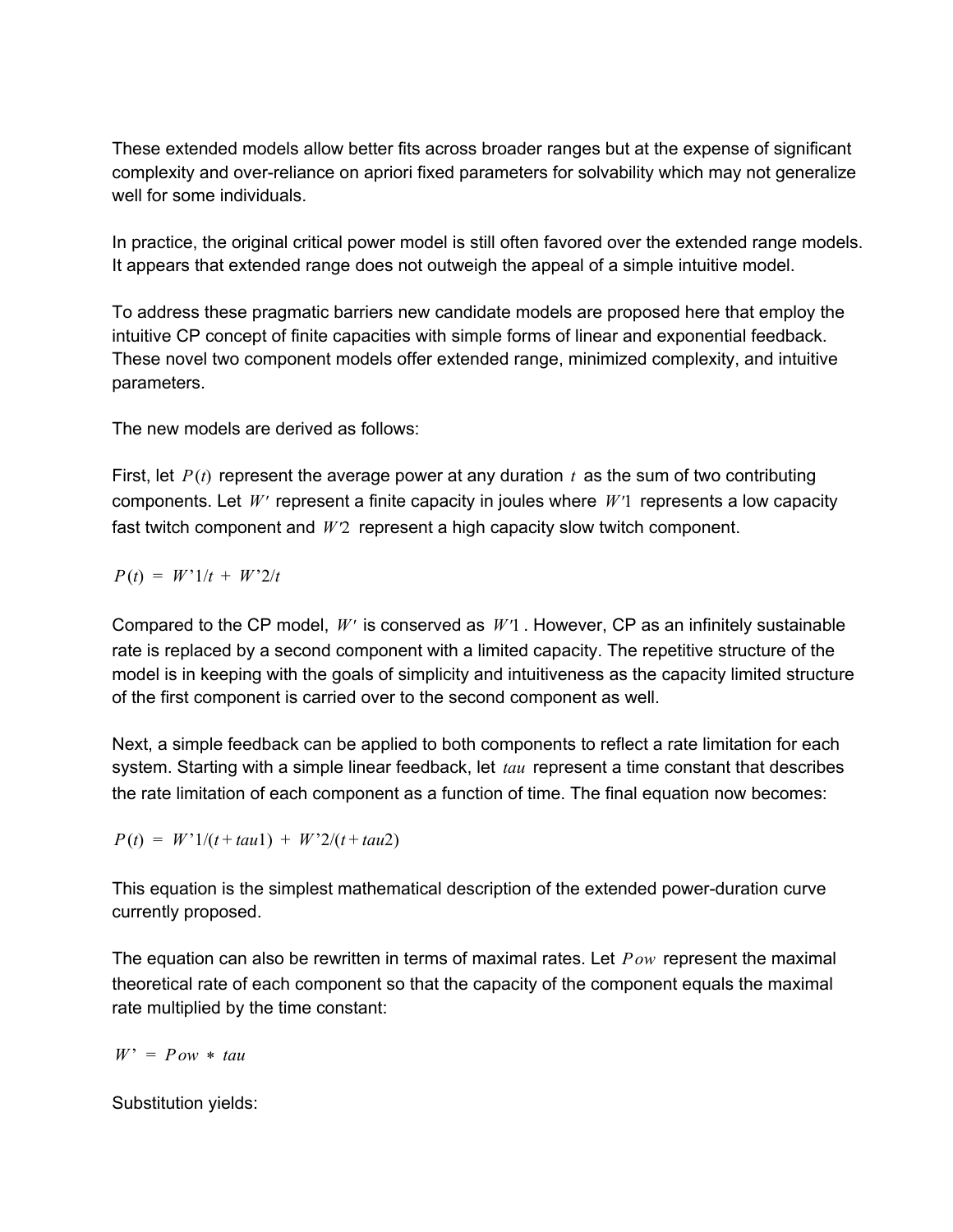$$
P(t) = Pow1 * tau1/(t + tau1) + Pow2 * tau2/(t + tau2)
$$

Simplification yields:

 $P(t) = Pow1/(1 + t/tau1) + Pow2/(1 + t/tau2)$ 

The power curve is now fully described by two components, each with a limited capacity and maximal rate related by a time constant tau. The model thus describes the complete curve as a continuum of sequential regions that can be quantified by the fast twitch rate, fast twitch capacity, slow twitch rate, and slow twitch capacity parameters respectively.

An alternate form of the model can also be derived which allows for a delay in the depletion of the slow twitch capacity. Let *beta* describe the delay in capacity depletion as a power function of time:

 $P(t) = W'1/(t + tau1) + W'2/(tau2 * (1 + t/tau2))^{1/beta})$ 

Substitution yields:

$$
P(t) = P \, \frac{1}{(1 + t/\tau)} + P \, \frac{1}{(1 + t/\tau)} \, \frac{1}{\tau} \, \frac{1}{\tau} \, \frac{1}{\tau} \, \frac{1}{\tau} \, \frac{1}{\tau} \, \frac{1}{\tau} \, \frac{1}{\tau} \, \frac{1}{\tau} \, \frac{1}{\tau} \, \frac{1}{\tau} \, \frac{1}{\tau} \, \frac{1}{\tau} \, \frac{1}{\tau} \, \frac{1}{\tau} \, \frac{1}{\tau} \, \frac{1}{\tau} \, \frac{1}{\tau} \, \frac{1}{\tau} \, \frac{1}{\tau} \, \frac{1}{\tau} \, \frac{1}{\tau} \, \frac{1}{\tau} \, \frac{1}{\tau} \, \frac{1}{\tau} \, \frac{1}{\tau} \, \frac{1}{\tau} \, \frac{1}{\tau} \, \frac{1}{\tau} \, \frac{1}{\tau} \, \frac{1}{\tau} \, \frac{1}{\tau} \, \frac{1}{\tau} \, \frac{1}{\tau} \, \frac{1}{\tau} \, \frac{1}{\tau} \, \frac{1}{\tau} \, \frac{1}{\tau} \, \frac{1}{\tau} \, \frac{1}{\tau} \, \frac{1}{\tau} \, \frac{1}{\tau} \, \frac{1}{\tau} \, \frac{1}{\tau} \, \frac{1}{\tau} \, \frac{1}{\tau} \, \frac{1}{\tau} \, \frac{1}{\tau} \, \frac{1}{\tau} \, \frac{1}{\tau} \, \frac{1}{\tau} \, \frac{1}{\tau} \, \frac{1}{\tau} \, \frac{1}{\tau} \, \frac{1}{\tau} \, \frac{1}{\tau} \, \frac{1}{\tau} \, \frac{1}{\tau} \, \frac{1}{\tau} \, \frac{1}{\tau} \, \frac{1}{\tau} \, \frac{1}{\tau} \, \frac{1}{\tau} \, \frac{1}{\tau} \, \frac{1}{\tau} \, \frac{1}{\tau} \, \frac{1}{\tau} \, \frac{1}{\tau} \, \frac{1}{\tau} \, \frac{1}{\tau} \, \frac{1}{\tau} \, \frac{1}{\tau} \, \frac{1}{\tau} \, \frac
$$

With minimal additional complexity, this alternate model allows for the intake of food during extended efforts which delays the depletion of the slow twitch capacity. Further, if *tau*2 is constrained to 3600 7200 seconds, the model predicts a primary slow twitch limiter with a delayed depletion at decreasing total rates analogous to the metabolism of carbohydrate and fat respectively.

Similarly, the two component concept above can be described using simple exponential feedback as well. Again, let *tau* represent a time constant that describes the rate limitation of each component as a function of time. The final equation now becomes:

 $P(t) = W'1/t * (1 - exp(-t/tau1)) + W'2/t * (1 - exp(-t/tau2))$ 

The equation can also be rewritten in terms of maximal rates. Let *Pow* represent the maximal theoretical rate of each component so that the capacity of the component equals the maximal rate multiplied by the time constant:

 $W' = Pow * tau$ 

Substitution yields: